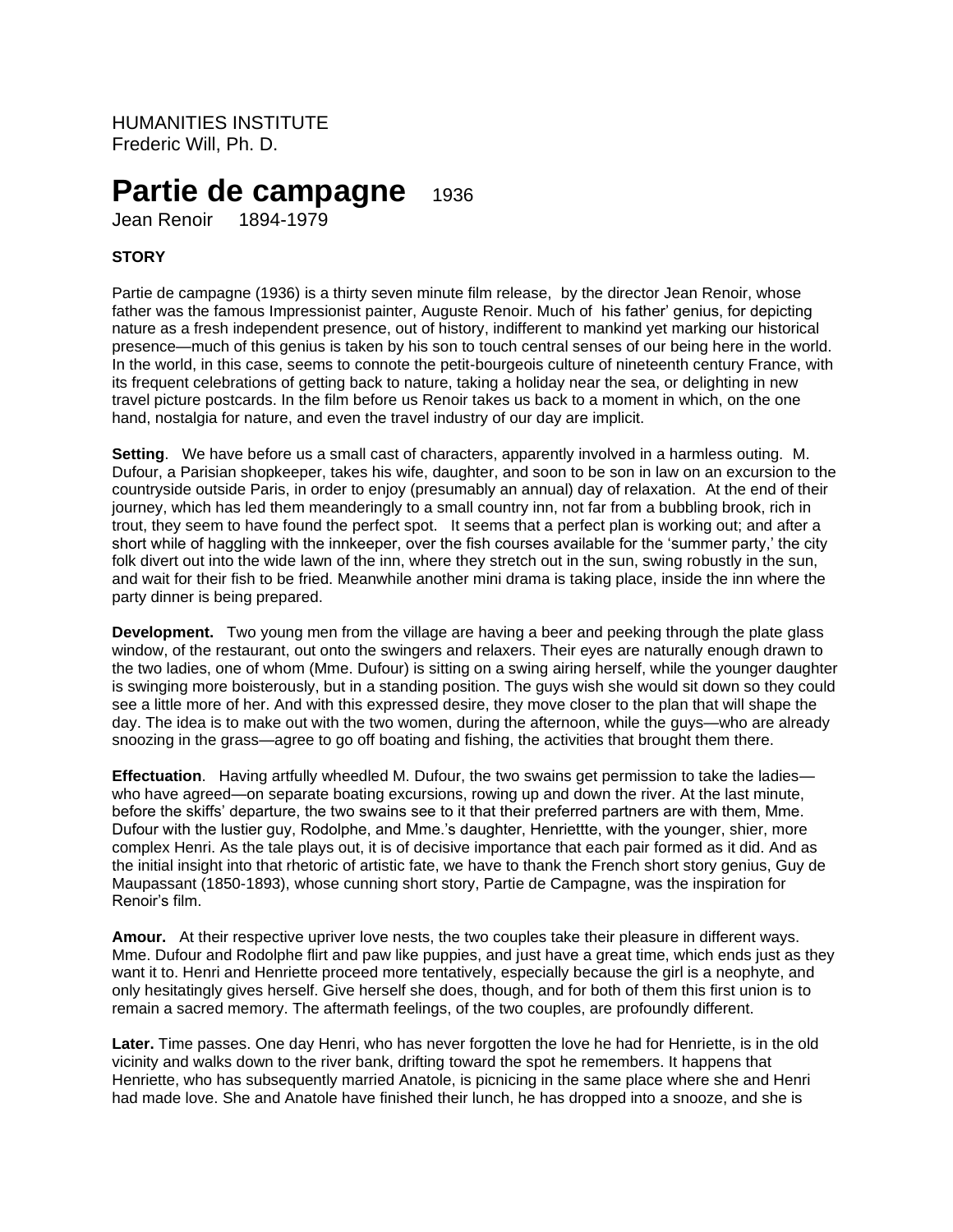taking a short walk along the river when she meets Henri. Tears in her eyes, she reminisces with Henri about their brief time together. Then Anatole wakes, she hurries back to him, and Henri hides.

**Even later.** Maupassant, like Renoir, was a master of drawing the human content, in it quintessence, from human encounters. As the film ends Henri watches from the bank as Anatole and his wife float past him down the river, guiding their small craft. This time Henriette is doing the rowing. Anatole, still musty and indolent looking, after his nap, is slumped over in a corner, passive. He looks older. And in Henriette's face Henri can read the history of his own one true moment of love.

## **THEMES**

**Fun** The 'summer party' has caught the imagination of the Dufour family, and they are all in a party mood. The men want only to go fishing, while the women are waiting for their minds to be made up for them. Good meal. Warm sun. Good moment

**Sex**. The women would hardly have thought of the sex issue, had it not been for the 'country swains' who were looking them, and paying them every courtesy. As it happened, though, sex was right there to solve the emptiness issue.

**Purity**. Henriette brings the word to mind. She is virginal and rapturous, as she swings in the sunlight, unaware (we think) of the guys who are eyeing her from the inn.

**Melancholy.** The mood of Henri, as he walks back along the river from his brief encounter with Henriette, is melancholy, plus. It is a realization of personal world loss, and of the transitory sadness of the human condition.

## **CHARACTERS**

**M. Dufou**r is the middle aged, out of it, shopkeeper who wants to repay himself for a hard year's work, by having a family day off in the countryside. When there he wants nothing but a boat ride and some fishing.

**Henriette** Is M. Dufour's daughter. She is young and pretty, and up for romance with just such a sensitive soul as Henri. She shares the highest moment of her life with him.

**Henri**is the young man who takes Henriette to his 'private office,' as he calls the bower he has set aside for making love to Henriette. Henri becomes the voice of the narrator, as the intimate closure of the short tale nears. His is the awareness voice or I, that catches the implications of human loss and natural indifference.

#### CHARACTER ANALYSIS

## **M. DUFOUR**

**Character** The main character is Henri, though he is very much just part of the summer's day outing the Dufour family made. Henri and his buddy are hanging out in their village and the *partie de campagne*arrives. They soon spy the two ladies, and make their plans of conquest. Henri first chose Mme. Dufour as his mate, but at the end chose Henriette, the subtler and more sensitive of the two. He thus knew his destiny, to pick carefully, to take chances, and to taste the brew of a lifetime of regret. He was and remains a keen reminder of the passage of beauty and tenderness in human existence.

**Parallels Dante's** Beatrice is a perfect model for the both real and literary character, who is virginally smitten by love at an early age—and who will be left throughout her life to meditate on beauty and loss. Such a loss moment is also captured by Dante in his profile of the book-inspired profile of Paolo and Francesca in Book V. of the *Commedia*. There Dante catches the passion of man and woman as flame, as their lips meet. The pain of reigniting an old flame, as Henri managed to do, is wonderfully, and humanly, captured in the TV show *Andy Griffith.*Returning to his high school reunion, this sentimental